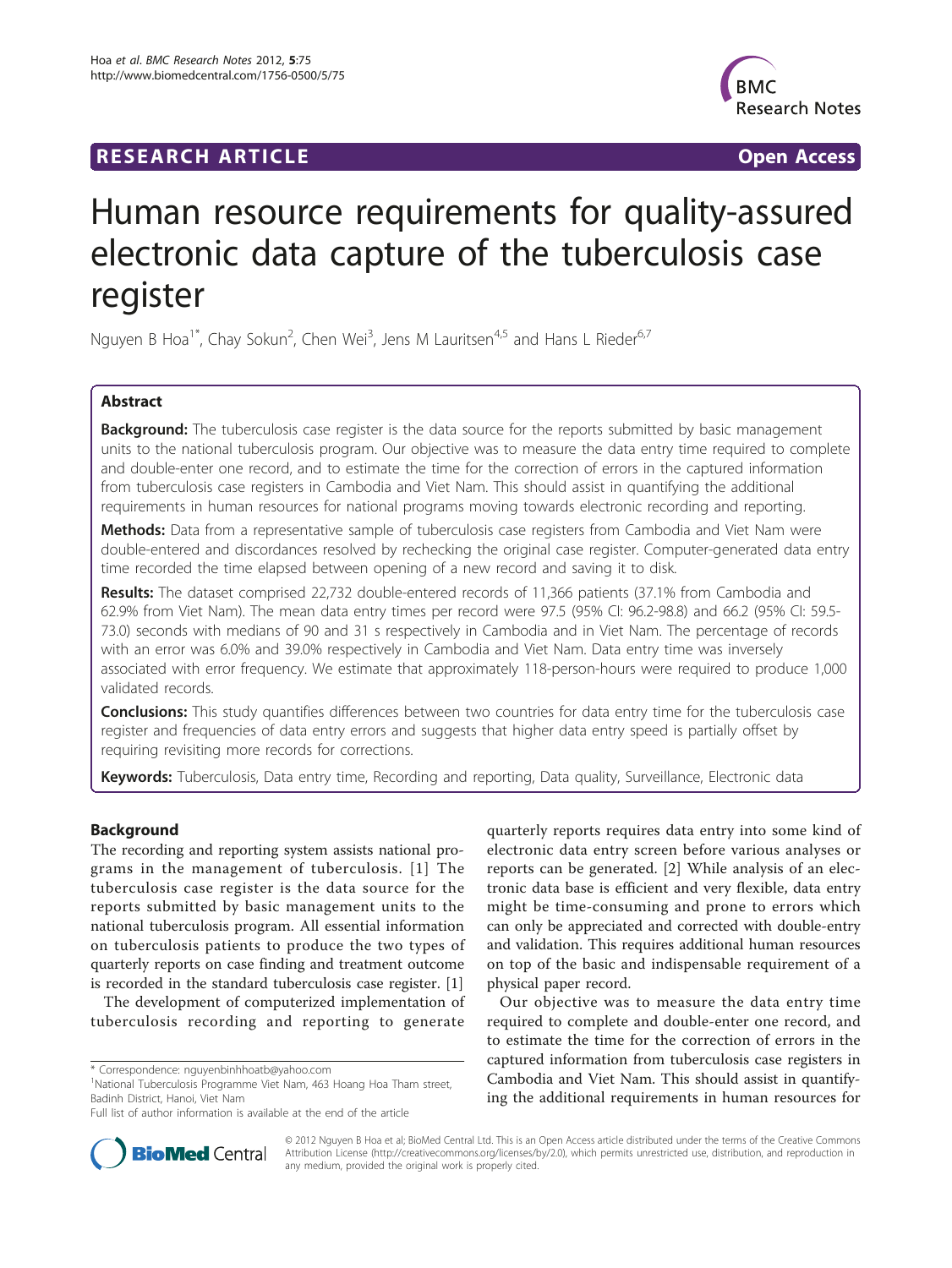national programs moving towards electronic recording and reporting.

### Methods

#### Sampling

A representative sample of tuberculosis case registers was selected based on the list of all 140 management units in the public (governmental) sector in Cambodia and all 668 units in Viet Nam. A random selection of 30 units from each list was made by an independent collaborator. From each of these randomly selected management units, the Tuberculosis Case Register (henceforth the "case register") for two full calendar years was taken. The earliest permissible registration start was 1 January 2003 and the latest 31 December 2005.

## Study approval

Because of the retrospective, record-based nature of the study and the omission of capturing any patient names, each country decided to require only administrative approval. Ethical approval for the study was obtained from The Union Ethics Advisory Group.

### Data entry form and capture

The electronic data collection instrument was prepared with EpiData Entry (Version 3.1, freely available at [http://www.epidata.dk\)](http://www.epidata.dk). All variables recommended in the forms proposed by the International Union Against Tuberculosis and Lung Disease (The Union) [[1](#page-6-0)] were captured, except for the name and address of the patient.

The data entry form was designed to be as efficient as possible, i.e. the length of each field was kept at the minimum required to allow automatic progress to the next field without hard carriage return after data entry in most instances. For instance, the case register has seven dates, (including the date registered, treatment start date, dates of bacteriologic examination at diagnosis, after 2(3), 5 and 7 months; and treatment result date). Each of these was entered as three separate variables for day, month, and year, with the computer calculating an exact date if all date components were known or an approximate date otherwise.

This approach served a triple purpose. Firstly, the year remained unchanged for about half of the records of the 2-year period and could thus be set to automatic repetition in the next record, requiring only confirmation with a single key stroke rather than re-entering the four digits. Secondly, automatically calculated exact dates (when all three date components were available) could be distinguished from automatically calculated approximated dates when fewer date components were available. Thirdly, it circumvented errors arising from style differences in writing dates among collaborating countries. Efficiency was further improved by using numeric coding coupled with labels, so that many variables required just a field length of 1 (e.g., sex of patient, intensive and continuation phase definitions, disease category and site, treatment outcome, etc.). Thus, while there were 37 variables in total that had to be entered, the total sum of field lengths was only 111, many of which (repeat fields) did only require a single key stroke despite a length of 4.

To allow validation of duplicate files a unique identifier was automatically composed for each record from the tuberculosis unit number (unique for one calendar year for a given unit), the registration year, the code of the treatment unit and the country.

In Viet Nam, data were double-entered by different and independent data entry persons. The two completed files from each tuberculosis treatment unit were sent to the country coordinator for comparison to identify any discordance between values for any variable for every pair of records. They were validated in a single step in EpiData Entry which compares each record of the first set on the unique identifier with the corresponding record of the second set. The generated report lists every record with at least one discordance, showing every field for that record with any discordance in its value. As any discordance arises as a result of a data entry error in either of the two records of a pair and it cannot be known in advance which of the sets has fewer errors, it was arbitrarily decided that a copy of the first set should always be the set for making corrections. This file was saved as the final dataset in which any error as ascertained by checking against the original physical record was corrected. As a result, three sets of files were available, allowing reproducing the data validation process. In Cambodia, the same system was used per protocol, but human resource constraints precluded different data entry teams and task switching within the team was done at their discretion. Validation of files remained the responsibility of the national coordinator.

In addition to study variables, data entry time was computer-generated and written to an access-blocked field, recording the time elapsed starting from the opening of a new record and completing entering the value for the last field, immediately before saving the record to disk. This field provided the basis to obtain an estimate for data entry cost but it also offered a control element whether data were truly double-entered. In every file there were isolated records that resulted in artificially long entry times if the data entry person was disturbed during entry before reaching the end of the record. The design was such that any later corrections in the record did not result in a change of the originally recorded data entry time.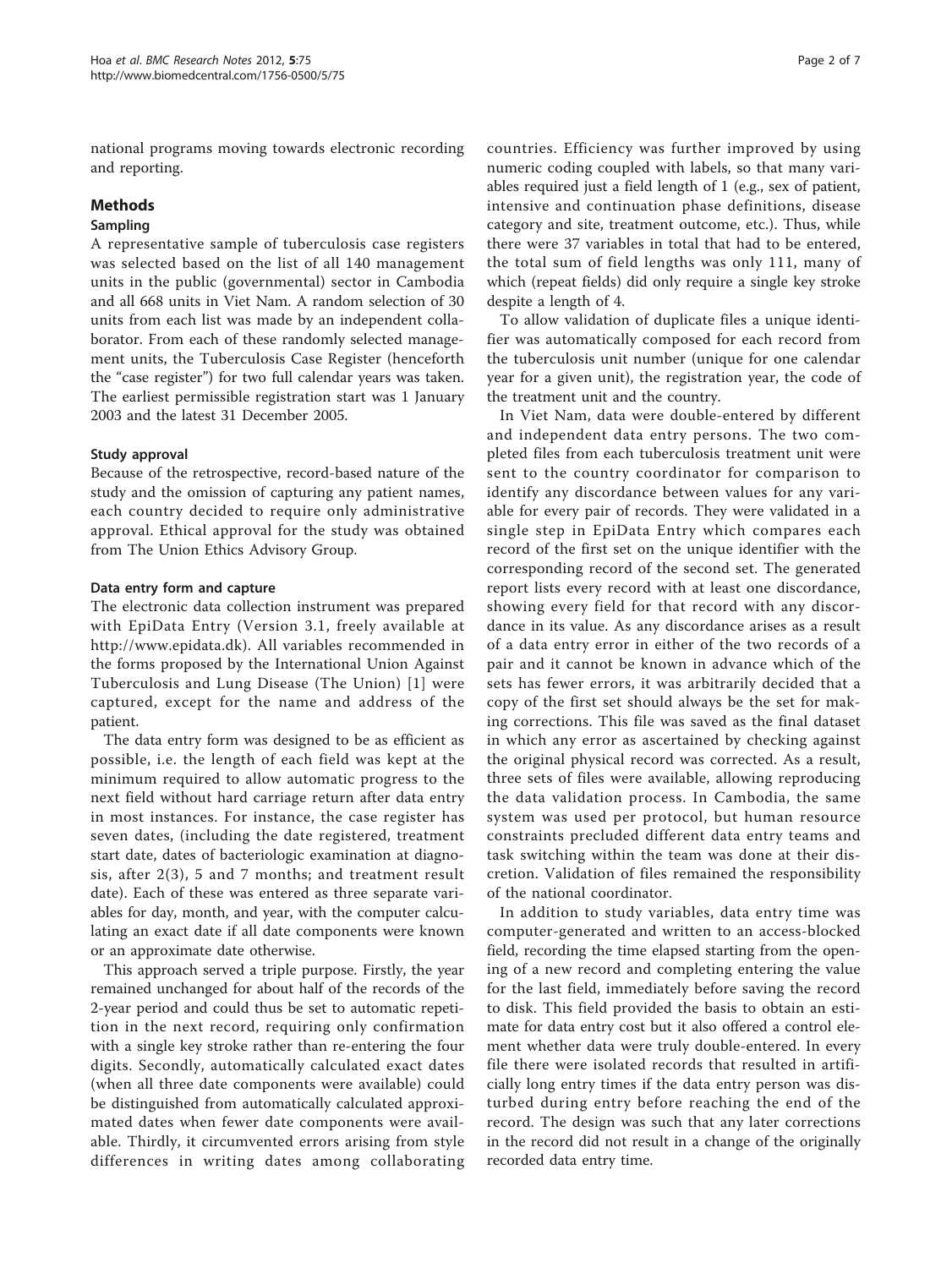#### Data analysis

All analyses were done using EpiData Analysis (Version 2.2.1.171, freely available at<http://www.epidata.dk>). The 120 original sets and the 60 final datasets were separately combined into two respective sets for analysis, defining new variables and sub-sets of the dataset as required. Point estimates are shown with 95% confidence intervals for the mean or proportions where appropriate.

## Results

Each of the 30 pre-determined randomly selected case registers from each jurisdiction was successfully obtained. Each country collected information on patients registered during a 2-year period, Cambodia for the years 2003 and 2004, and Viet Nam for the years 2004 and 2005. There were 4,215 patients from Cambodia and 7,163 patients from Viet Nam. Each of the patient records from Cambodia had two records with the number of seconds recorded, thus 8,430 records were available. For the 7,163 patients from Viet Nam, only 14,302 records had the number of seconds recorded, 7,153 (10 missing) in the first, and 7,149 (14 missing) in the second set. Thus, a total of 22,732 records were available for the analysis of data entry time, 8,430 (37.1%) from Cambodia and 14,302 (62.9%) from Viet Nam.

#### Data entry time

The results for data entry time are summarized in Table 1 and the distributions shown in Figures 1 and 2. The results demonstrate that the mean data entry time required in Cambodia was approximately 50% higher per record with 97.5 s than in Viet Nam with 66.2 s.

Table 1 Number of seconds per record of data entry tuberculosis case register in Cambodia and Viet Nam

| Characteristic                            | Cambodia Viet Nam |                  | <b>Total</b>     |
|-------------------------------------------|-------------------|------------------|------------------|
| Number of patients                        | 4,215             | 7,163            | 11,378           |
| Number of records with data entry<br>time | 8,430             | 14,302           | 22,732           |
| Data entry time (seconds)                 |                   |                  |                  |
| Mean                                      | 97.5              | 66.2             | 77.8             |
| 95% confidence interval of<br>mean        | $96.2 - 98.8$     | $59.5 -$<br>73.0 | $73.5 -$<br>82.1 |
| Median                                    | 90                | 31               | 52               |
| <b>Error assessment</b>                   |                   |                  |                  |
| Number of common records                  | 4.215             | 7,146            | 11,361           |
| Number (%) of records with<br>errors      | 251 (6.0)         | 2,787<br>(39.0)  | 3,038<br>(26.7)  |
| Number of common fields *                 | 240,255           | 426,950          | 667,205          |
| Number (%) of fields with<br>errors       | 433 (0.2)         | 8,920 (2.1)      | 9,353(1.4)       |

\*Due to small differences in the questionnaire design adapted to countryspecific requirements, 57 fields per record were compared in Cambodia and 60 fields per record in Viet Nam (except for 58 fields in 5 units of the latter) The respective medians were 90 and 31 s. The distribution shows that very few records in Cambodia required fewer than 40 s, but in Viet Nam, the mode was actually at 30 to 40 s.

### Validating double data entry

The measure of data entry quality is the proportion of fields with an error. (Figure [3](#page-4-0)) It must be noted, however, that a discordance for instance in a day field will show up as three errors as the automatically calculated exact and approximate dates will also be discordant. Thus correcting the error in the day in such an instance will automatically resolve all three discordances. The measure for the amount of work it will take to resolve all discordances will principally depend on the number of records, rather than the number of fields, that have to be revisited. The summary in Table 1 shows that in Cambodia only 6.0% of records, but in Viet Nam 39.0% of records showed any discordance between the pair of records. The proportion of records with any discordance depends on the number of fields that need to be entered per record as the probability of a data entry error in a given record increases with the number of fields.

The time required for checking the reported discordance in each record was not measured electronically. It had been done with a stopwatch in a pilot study of a tuberculosis laboratory register (Rieder H L, Gafner Zwahlen H, Spörry D, May 2006, unpublished). In that database with 1,620 common records, 105 (6.5%) had an error, a similar proportion as in Cambodia, but there were only 10 fields per record. The two data entry persons in the unpublished pilot study required 1.5 h to identify the discordant of records, check whether there was an error, and correct it if necessary. The total average data entry time for one set had been 9.47 h. In other words, the time required for record identification and correction required much more time than entering an entire new record. For the study here with the longer data entry forms, it appeared thus to be justified to assume that finding a record, checking the discordance (s), correcting them if necessary, and saving the revised record to disk would take the same time as entering a new record. The results of the calculations are summarized in Table [2.](#page-5-0)

As the computer-calculated number of seconds is pure data entry time, adjustment must be made for breaks to provide fair remuneration for work. For this study the recommendation was that 1 h should comprise 50 min work and 10 min break time. Furthermore, the data were always entered by a pair of workers. A total of 117.6 person-hours were thus required to obtain a final validated data set of 1,000 records, with a fairly small difference between Cambodia and Viet Nam.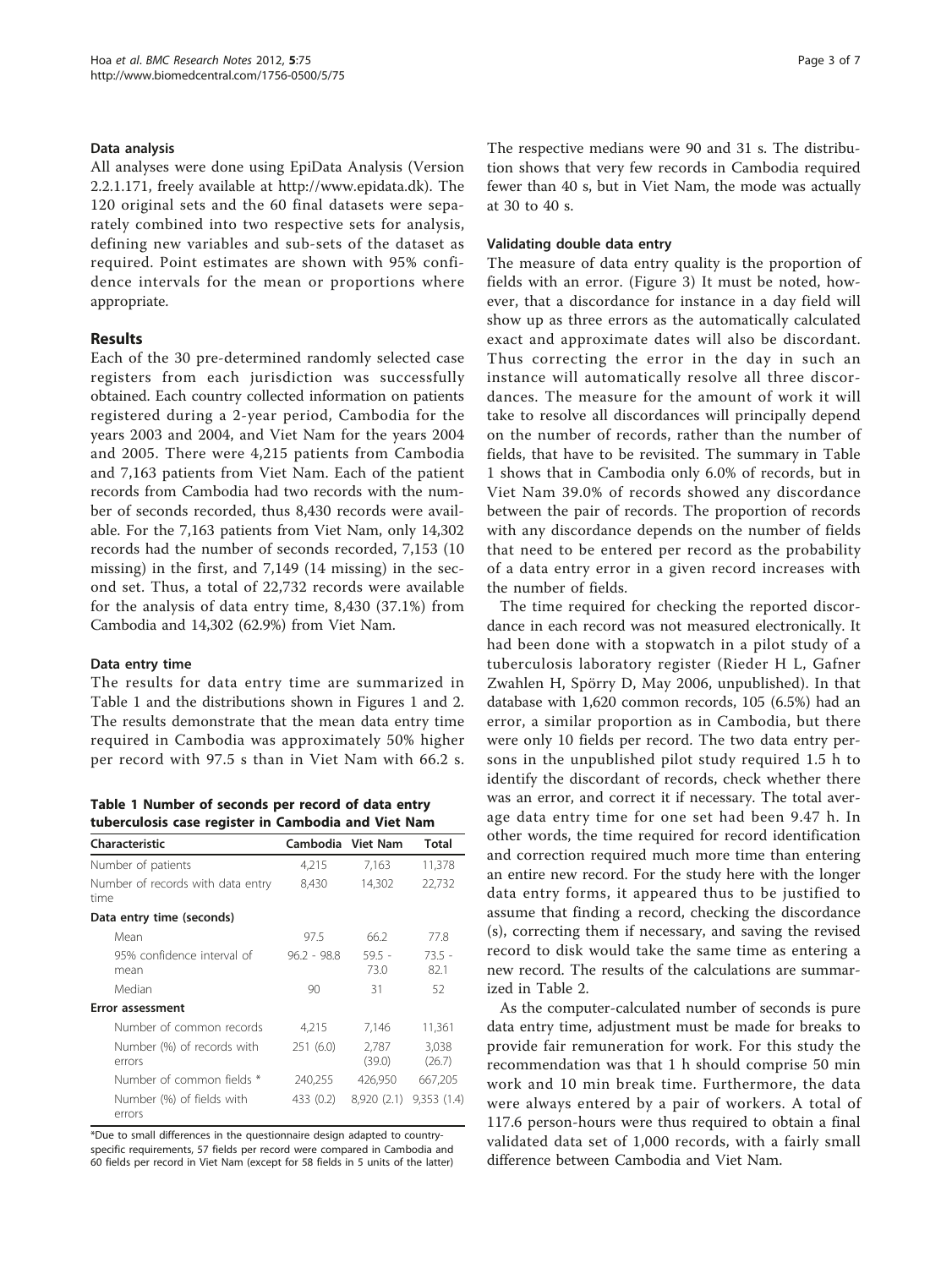

In Viet Nam a professional team was employed for data entry, while in Cambodia the investigator took this task upon himself with colleagues and friends. It would appear that the professional team in Viet Nam worked much faster but also made considerably more errors that in themselves then required substantially more time for identifying and correcting. In contrast, the team in Cambodia worked slower but made substantially fewer errors, thus shortening considerably the time to make corrections. As a net result, there was only a small difference in the overall time required to produce a validated record.

## **Discussion**

In this study, we found that the median data entry time per record was three times larger in Cambodia than in Viet Nam. However, data entry time was inversely associated with error frequency: only six per cent of records in Cambodia had at least one data entry error as compared to almost 40% in Viet Nam.

We used freely available software for our study. Keeping up with proprietary software can accumulate to large costs that might be prohibitive for many lowincome countries. The use of proprietary software will

also prevent many researchers in such countries to carry out their research. Most importantly, for both affluent and low-income countries, proprietary software is mostly specified for analysis but not for quality-assured data entry. EpiData (EpiData Association, Denmark) and Epi Info (US Centers for Disease Control and Prevention) are the most important software packages that address both needs, they are free and allow efficient data entry and validation. [[3\]](#page-6-0)

With the spread of personal computers to intermediate and increasingly peripheral levels, an increasing number of countries has been initiating or is planning using electronic recording and reporting systems, referred to by the World Health Organization (WHO) as "e-R&R software" [\(http://www.who.int/tb/country/](http://www.who.int/tb/country/recording_reporting/en/index.html) [recording\\_reporting/en/index.html](http://www.who.int/tb/country/recording_reporting/en/index.html), accessed 1 December 2010). The advantages for analysis are apparent, yet any analysis is only as good as the quality of the input data.

At the above "TB e-Recording and Reporting Portal" of the WHO various systems are reviewed, most of which are based on proprietary software, and many depend on continuous and secure internet access. In the discussions of the Expert Group, the role of data quality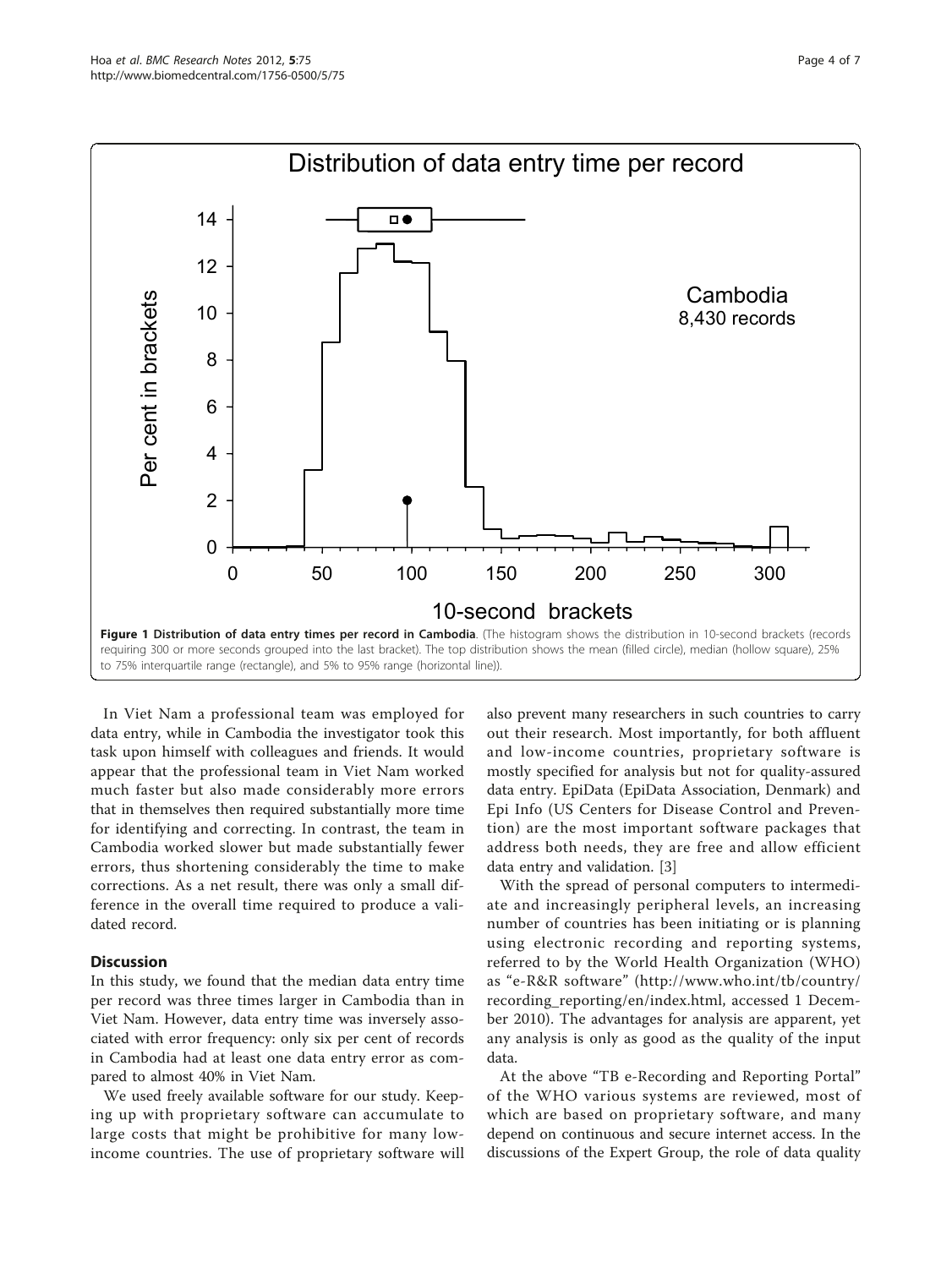<span id="page-4-0"></span>

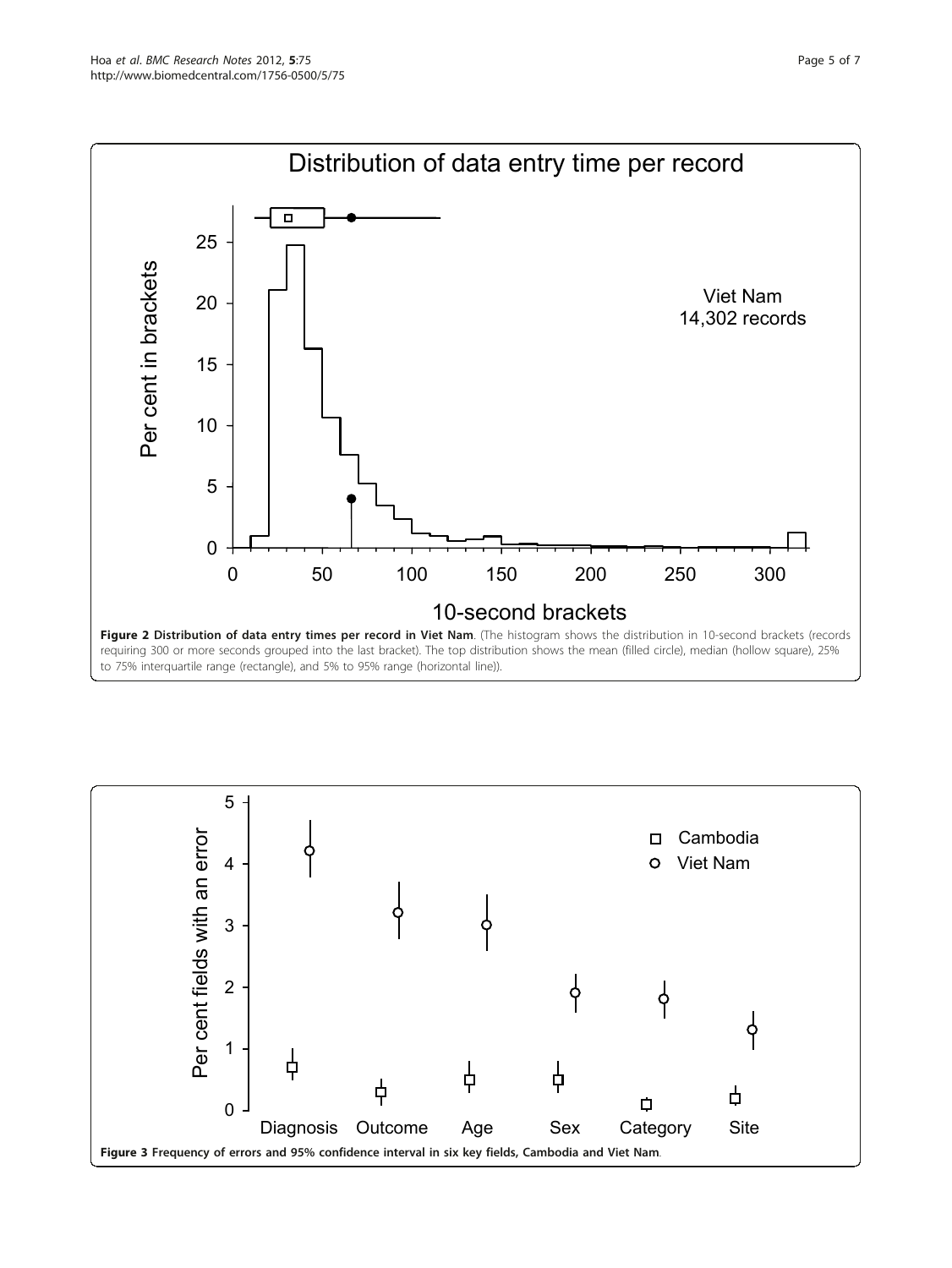| Characteristic                                                     | Cambodia | <b>Viet Nam</b> | <b>Total</b> |
|--------------------------------------------------------------------|----------|-----------------|--------------|
| Total number of records times two for double entry                 | 8,430    | 14,302          | 22,732       |
| Number of seconds per new record                                   | 97.5     | 66.2            | 77.8         |
| Number of hours for all records                                    | 228.3    | 263.0           | 491.3        |
| Number of records to check                                         | 251      | 2,787           | 3,038        |
| Number of seconds for correction per record *                      | 97.5     | 66.2            | 77.8         |
| Total number of hours for correction                               | 6.8      | 51.2            | 65.7         |
| Total number of hours for validated records                        | 235.1    | 314.2           | 556.9        |
| Number of hours per 1,000 records                                  | 27.9     | 22.0            | 24.5         |
| Number of hours per 1,000 validated records                        | 55.8     | 43.9            | 49.0         |
| Adjusted number of hours by 10-minute break hour per 1,000 records | 66.9     | 52.7            | 58.8         |
| Number of hours for 2 data entry persons per 1,000 records         | 133.9    | 105.5           | 117.6        |

<span id="page-5-0"></span>Table 2 Data entry and correction times required for 1,000 validated final records of the tuberculosis case register, Cambodia and Viet Nam

\* Identifying a record with a discordance, checking for the discordance, correcting an error if necessary, and saving the revised record to disk was assumed to take the same amount of time as entering a new record

is mentioned but no specific recommendations are made except for the suggestion that samples are checked for error frequency. Requirements of additional human resources for electronic data capture find no mentioning. In fact, an extensive evaluation of the experience with an electronic tuberculosis surveillance system in a low-income country, its pitfalls and successes alike, has, to our knowledge, only been published from one country. [\[2,4](#page-6-0)]

We conducted a country-wide representative study of tuberculosis registers in Cambodia, two provinces in China, and Viet Nam. [\[5\]](#page-6-0) Because of the research nature of the study we required that the electronically captured data had to be an accurate reflection of the actual physical case registers. The thus chosen approach with double data entry and validation also provided an opportunity to quantify precisely the extent of errors made during data entry. Coupled with an inbuilt measurement of data entry time in Cambodia and Viet Nam, the dataset permitted determination of the cost in human resources to establish an as accurate as possible electronic dataset. Our analysis shows that it required 118 person-hours to obtain 1,000 validated patient records.

Importantly, the study demonstrates that the quality of primary data capture differed considerably between Cambodia and Viet Nam. This is likely the result of the actual differences in the arrangements made in the two countries: in Cambodia, the responsible researcher entered the data personally together with friends while in Viet Nam the task of data entry was outsourced but remained nevertheless under close supervision of the responsible researcher. The resulting differences are telling in that the quality of data entry was much superior where the researcher took personal responsibility than where the task was outsourced. Although the professional team worked considerably faster, this seeming advantage was nevertheless almost entirely lost by the longer time required to make all the necessary corrections. It is likely that in a routine setting supervision of data entry personnel with often little stake in qualityassured data is likely to be less tight than in this study setting. Because the extent of transcription errors will remain unpredictable and may vary greatly between settings, it would appear that quality assurance is an indispensable component of any research project specifically [[6\]](#page-6-0) and any routine electronic surveillance in general.

The system we employed was based on non-proprietary software and did not depend on continuous and high-speed internet access. Because EpiData software is text-based [\(http://www.epidata.dk\)](http://www.epidata.dk), 1,000 records with 60 fields took less than 300 kilobytes, a file size that is easily transmitted as an E-mail attachment even with a slow and irregular internet connection.

This study has one main limitation. While the software allows measurement of cumulative time spent on each record, we did not foresee this in the design of our data entry form and recorded only the time needed for a first entry. We had thus to make the assumption (derived from external data) that finding a record, checking the discordance(s), correcting them if necessary, and saving the revised record to disk would take the same time as entering a new record.

While this study was done for research purposes, we believe that it has wider and generic implications for planning and budgeting in national tuberculosis programs. This is exemplified in this study, where the information of the recording time was necessary to budget payment for data entry persons based on an objective measure of delivery of validated records.

## Conclusions

Approximately 118 person-hours were required on average to produce 1,000 validated records of the